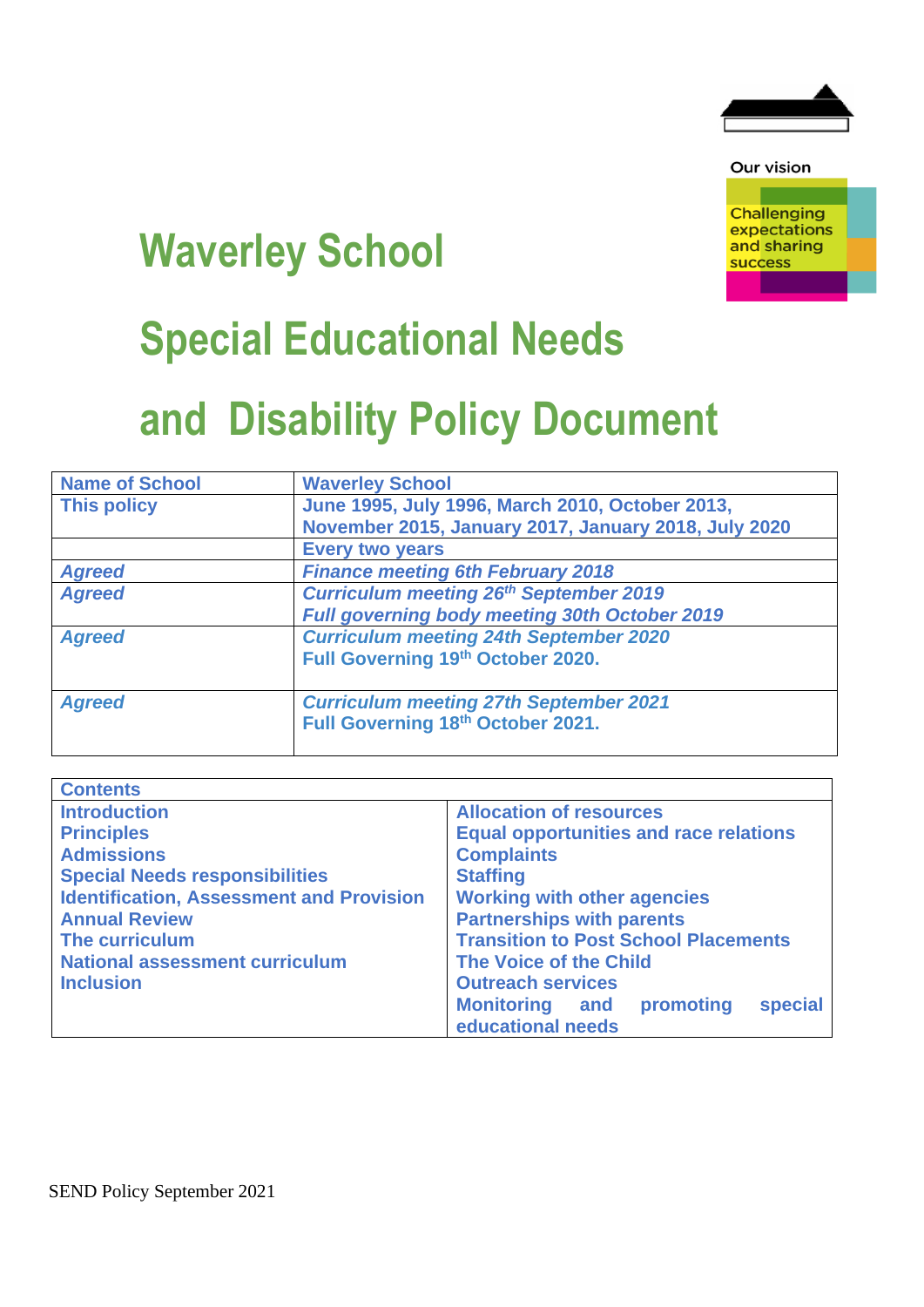# **Special Educational Needs**

# **Introduction**

Waverley is a day school which caters for pupils with severe and profound and multiple learning difficulties. Ages range from three to nineteen years old, and we can accommodate up to 162 pupils. Some pupils have additional needs which may include visual and hearing impairments and physical disabilities. We also recognise the importance of maintaining contact with mainstream schools and enabling pupils the opportunity to learn with their peers. We recognise the general right of children with SEND to be educated in mainstream schools and promote this through our Inclusion policy and Outreach support.

The school moved to purpose-built, single-story premises in September 1991. It is divided by age into four departments and cater for pupils aged 6 to 19: Primary 1, Primary 2, Secondary 3 and Secondary 4. The building has been designed to enable easy access to all facilities, thus offering equal opportunities to all our pupils. Our 3- to 5-year-olds are educated at our infant sites Waverley@Honilands and Waverely@Bell Lane.

Our pupils have the same right to progress through school, recognising that needs change over time and new strengths come with increasing maturity. We seek to offer continuity but also access to change and progression. Above all every pupil's strength and need are unique and all benefit from an individual education plan (IEP - managed through our Goal Attainment Steps, GAS, process) as well as access to small group and class teaching.

# **Principles**

The school has identified values and principles that underpin the objectives of the Governing Body when making provision for the pupils of the school:

- Pupils are individuals whose opinions, preferences, experiences, and abilities will be valued and respected. Pupils are encouraged to adopt these same values.
- The curriculum is pupil led and, when appropriate to age, supported by a modified EYFS, National curriculum and post 16 curriculum. We aim to provide a balance between statutory requirements and alternative needs-based approaches.
- All pupils have the right of access to a broad, balanced, relevant and inclusive curriculum which reflects their age and previous experiences.
- All post 14 pupils have a right to accredited courses, FE College Links courses and a smooth transition to future placements.
- The curriculum celebrates and reflects the rich variety of races, cultures and religions of the world and acknowledges the ethnic backgrounds and needs of all pupils.
- Pupils' privacy is respected.
- Pupils' individual needs are met by a variety of teaching and learning styles that acknowledge the whole pupil.
- Pupils have access to a challenging and motivating environment enhancing personal achievement, confidence and self-esteem.
- Pupils and staff have access to developing technologies.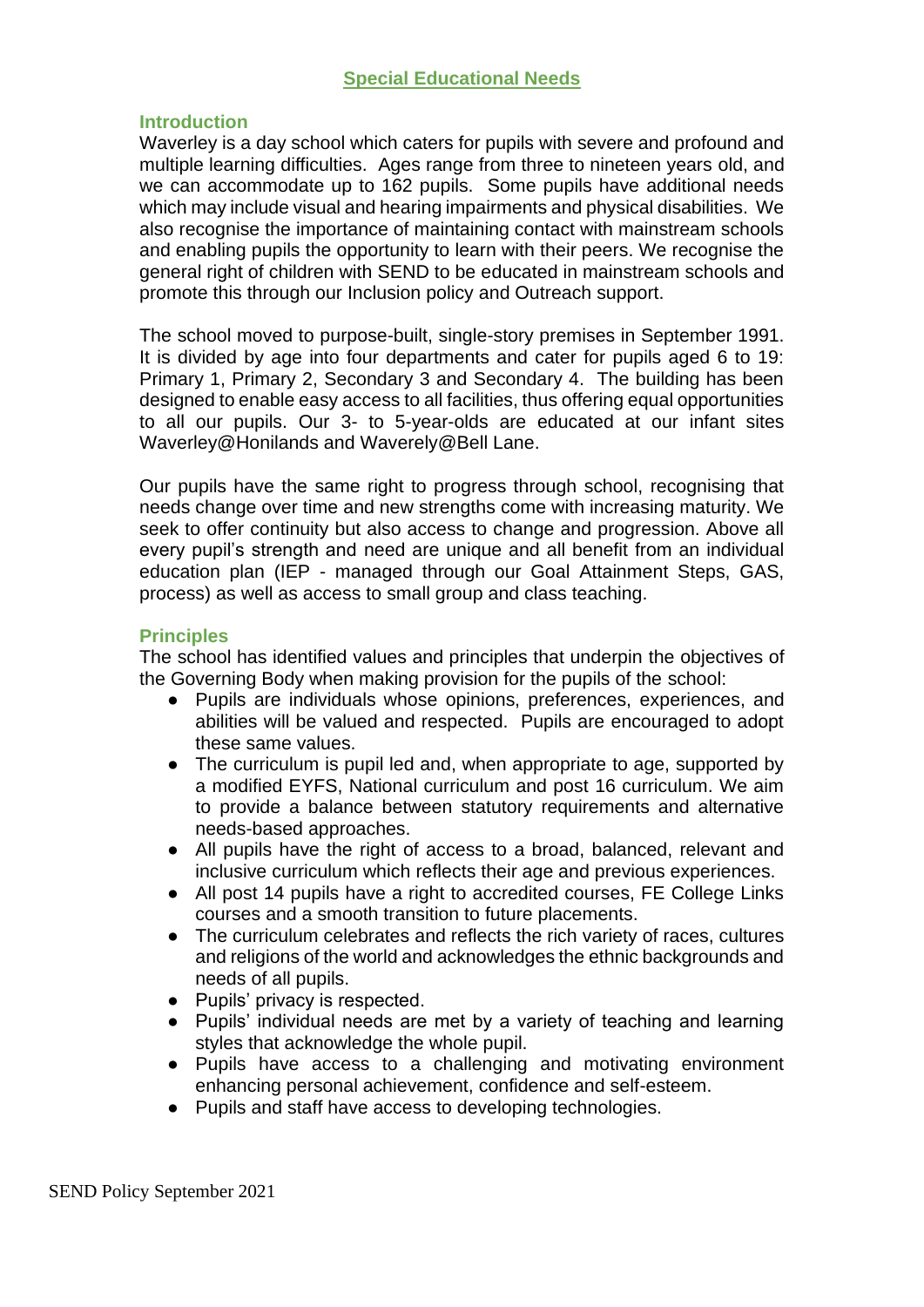- Pupils have the right to mobility.
- Pupils have the right to the most appropriate means of communication.
- Pupils require continuity in all aspects of their education.
- The development of the whole pupil benefits from a collaborative interdisciplinary approach.
- Parents, carers, School staff and other professionals are seen as equal partners in an interactive team.
- The school is an interactive part of the local community.
- All pupils should have an educational experience which is both fun and enjoyable.

# **Admissions**

Waverley provides for:

- Pupils whose primary need is severe or profound learning difficulties.
- Pupils whose cognitive abilities are severely or profoundly impaired.
- Pupils whose cognitive abilities are severely impaired and have additional attendant problems: medical, health, physical, sensory, communication.
- Pupils with challenging behaviours that are associated with their learning difficulties.

# **Special Needs responsibilities**

The Headteacher is the school's Special Needs & Disabilities Co-ordinator (SENDCo). The SENDCo has responsible for:

- The day-to-day management of the school.
- Liaising with and advising all staff.
- Coordinating provision at the school.
- Overseeing records of all pupils.
- Ensuring communications are maintained with parents.
- Overseeing Continuing Professional Development for staff.
- Liaising with external agencies.

All class teachers are responsible for planning detailed programmes to meet the individual needs of pupils in their class. They work in partnership with parents, school staff, the multi-disciplinary team, and other agencies to ensure a holistic approach is used.

The governing body, in co-operation with the Headteacher, has a legal responsibility for determining the policy and provision for children with SEND. Ensuring that all children with SEND receive access to an appropriately differentiated, broad and balanced curriculum.

- Working with the SENDCo to monitor special needs provision within the school. The governors will be made aware of needs where they have an impact on the pupils' learning, staffing, health and safety and school resources.
- To pursue SEND matters with external agencies, on behalf of the Governing Body.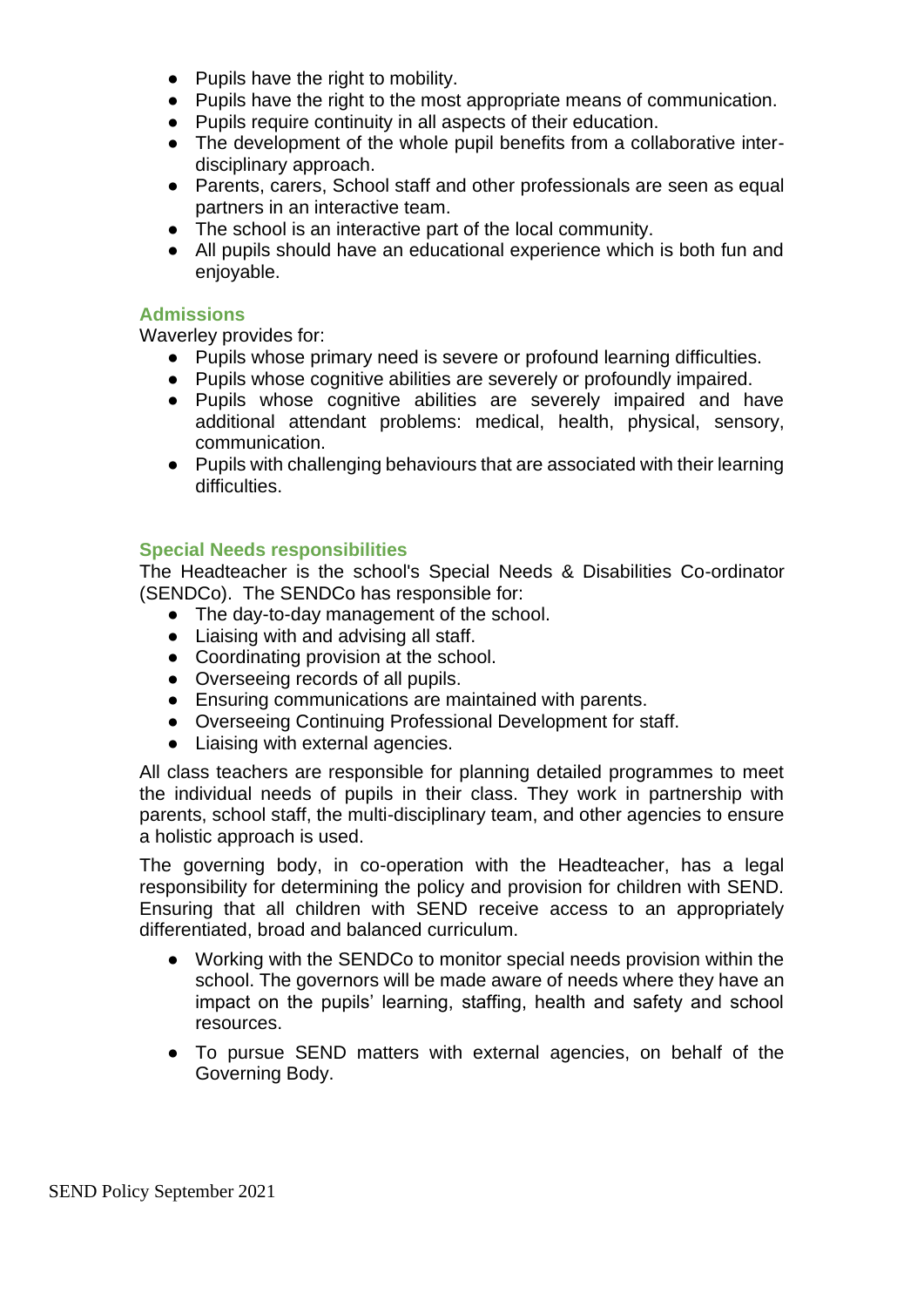# **Identification, Assessment and Provision**

On admission to Waverley school detailed observations and assessments are made to establish the child's needs and to identify priority areas. The starting point for this period of assessment is the child's Education, Health and Care Plan, and/or any relevant reports and assessments. Assessment is conducted through observation, standardised assessments and consultation with parents and other professionals.

These assessments will form the basis of the child's initial Individual Educational Plan (IEP - managed through our Goal Attainment Scaling, GAS, process), in conjunction with any outcomes highlighted in their Education, Health and Care Plan, and the targets formulated by the class teacher will be reviewed at the first Annual Review.

# **Annual Review**

Once a child has an Education Health and Care Plan, annual reviews are held. The achievements and experiences of each pupil are shared with the parents/carers and the EHCP is reviewed. The review report is sent home prior to the meeting date and parents are asked to complete a form about their child's progress. An interpreter is present for those who require one.

# **The Curriculum**

The curriculum at Waverley is essentially child centred. It aims to:

- Enable pupils to interact and communicate with a wide range of people.
- Enable pupils to express preferences, communicate needs, make choices, make decisions, and choose options that other people act upon and respect.
- Promote independent learning.
- Promote self-advocacy or the use of a range of systems of supported advocacy.
- Prepare pupils for an adult life in which they have the greatest possible degree of autonomy and support them in having relationships with mutual respect and independence.
- Increase pupils' awareness and understanding of their local community, environment and of the world.
- Encourage pupils to explore, to question and to challenge.
- Provide a wide range of learning experiences for pupils at each stage.
- Develop self-awareness.
- For pupils with degenerative conditions, endeavour to maintain the skills that the pupils already have.
- Ensure that pupils make progress.

We endeavour to ensure that pupils at Waverley have a curriculum that is as broad and balanced as their mainstream peers and we recognise that lessons and activities must consider the needs and skills of each pupil. We ensure that each pupil has access to learning and teaching styles which respond to their individuality and recognise their personal achievements and reflect their cultural background.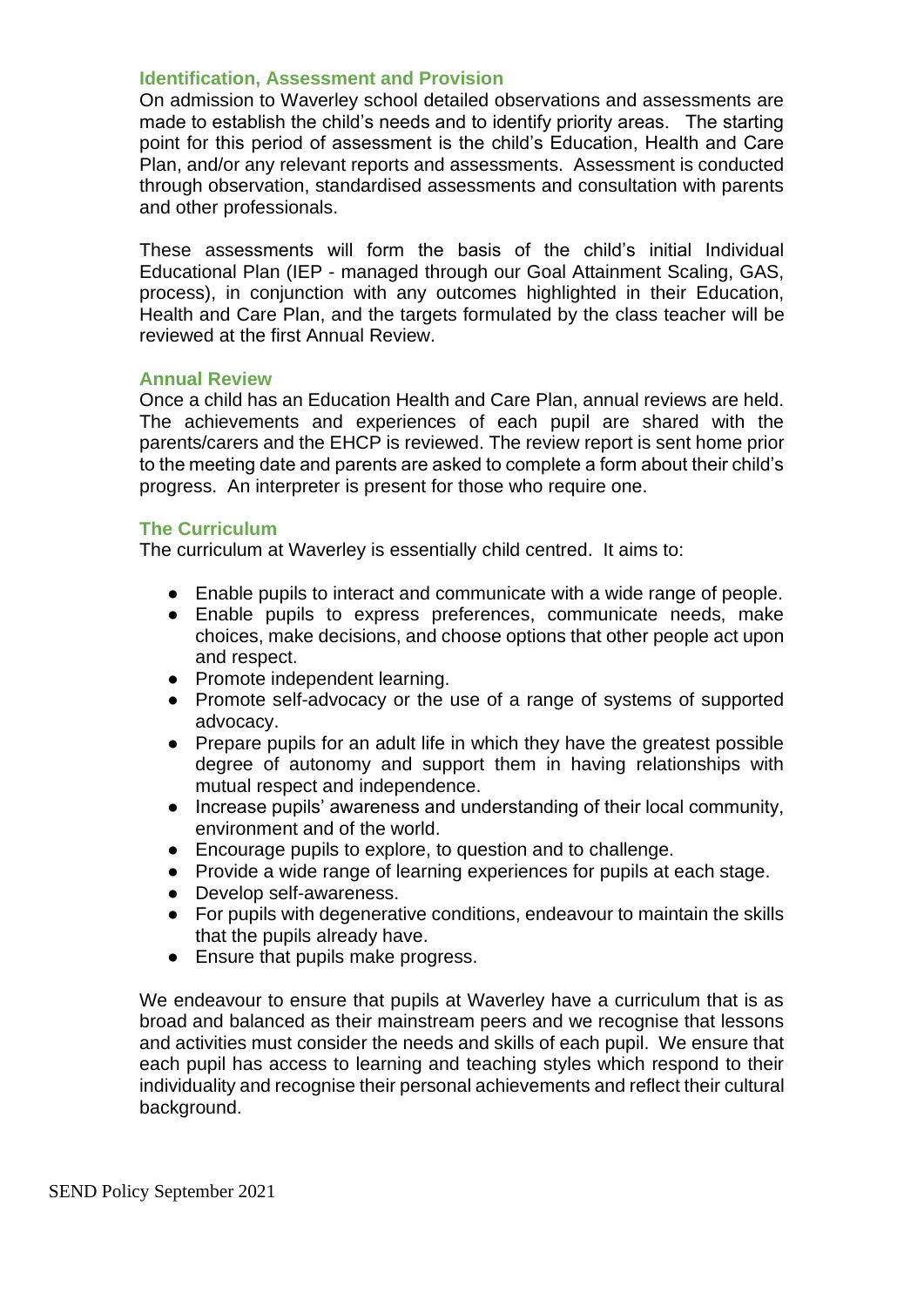We do not follow any one method of working but take into consideration different approaches that suit individual pupils. These may include a sensory approach or intensive interaction. Pupils are taught in one-to-one situations, in small groups and as whole classes. The ability to work in a group, to understand others and being able to share, are all useful skills.

#### **National Curriculum Assessment**

It is a requirement of the National Curriculum that each school provides evidence of pupils' progress. However, pupils at Waverley are working significantly below age related expectations and as such, the school provides the Local Authority end of term data using the Pre-Key Stage standards for pupils in Years 2 and 6 who are working within a subject specific curriculum (levels 3 and 4 of the Waverley Curriculum). All other statutory tests and tasks used in mainstream schools are not appropriate, so Teacher Assessment is used to record progress. This gives us the opportunity to show the achievements our pupils have made in a more positive way. Pupils, therefore, are disapplied from all National Curriculum Assessments.

Pupil progress is shown through progress towards Waverley Steps (linked to our curriculum Schemes of Work), Routes for Learning, and other systems used at Waverley such as MOVE and PE assessments (for fine and gross motor skills), Makaton sign assessments, measure of achievement of pupils' EHCP outcomes (in Cognition, Communication, Physical skills, PSHE - including citizenship, behaviour, friendships, ICT, through our GAS process).

#### **Inclusion**

We have a team of staff at Waverley who have responsibility for ensuring all pupils are included in an education that is appropriate to their needs.

We see inclusion as a two-way process; therefore, groups of children from local schools also participate with some of our pupils in various activities based at Waverley.

# **Allocation of Resources**

We are committed to the right of every child to receive the best possible education and we aim to ensure that equal opportunities are provided for all pupils to enable them access to resources and teaching approaches which respond to their individuality and needs, and which recognise their personal achievements.

Staffing levels are higher in this school than in mainstream schools. Additional staffing, individual learning plans, a differentiated curriculum and small group teaching support all pupils. Appropriate special resources such as communication aids, symbols, signs, information technology, hoists, ramps, seating and mobility aids supplement the educational resources normally available in schools. Specialist learning environments e.g. Sensory room, sensory gym, hydrotherapy pool, swimming pool, etc, are also available for our pupils.

# **Equal Opportunities and Race Relations**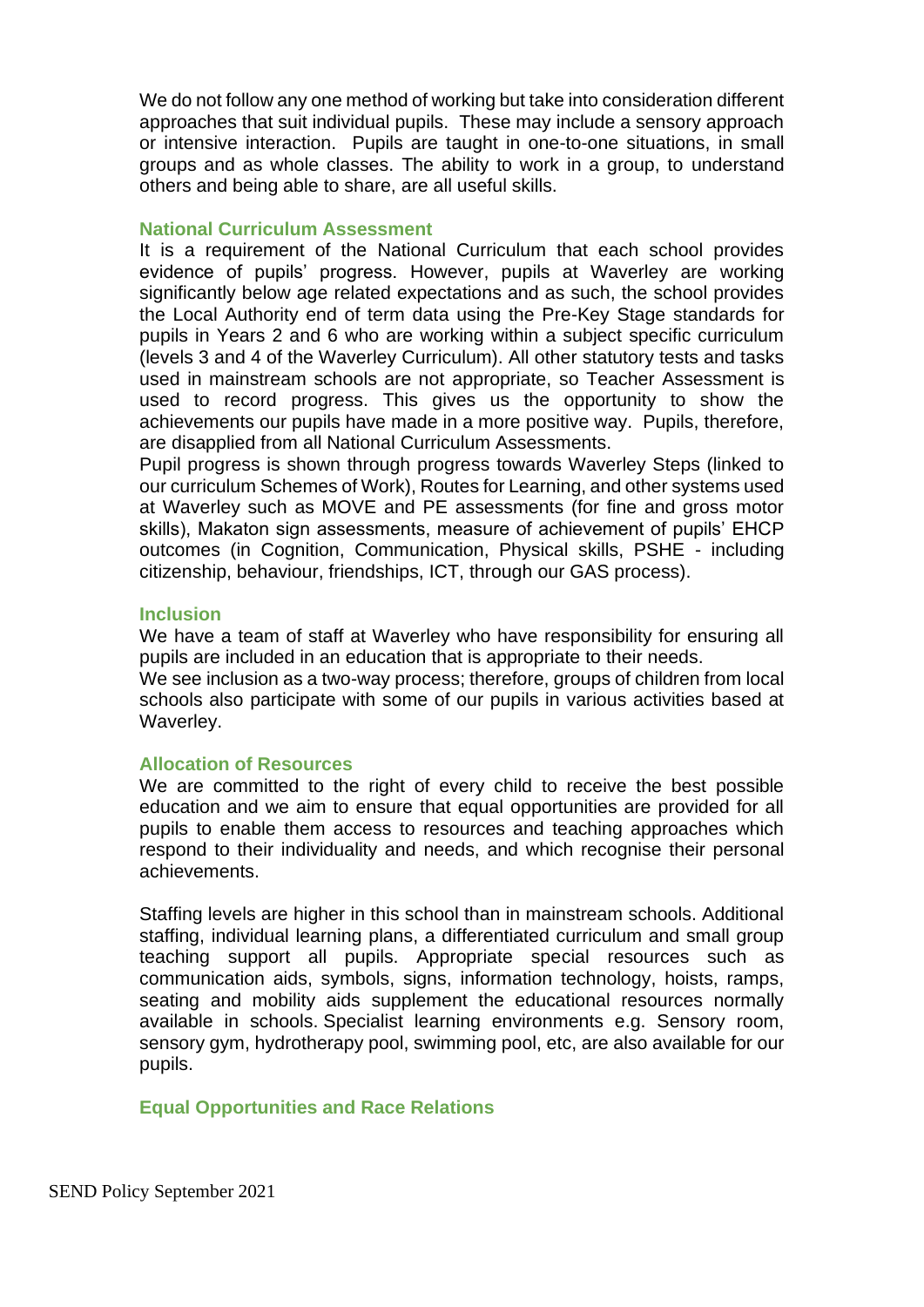The school's Equal opportunities policy reinforces the view that all pupils have a right to an education of equal relevance and value, regardless of ability, race or gender. We seek to involve all pupils in the range of experiences offered. Our aim is to capitalise on strengths and minimise impairments to learning. The school aims to promote racial equality, encourage good race relations, promote community cohesion, and eliminate unlawful racial discrimination through its Race Relations Policy.

# **Complaints**

The school has adopted the LA policy for complaints against schools. A full copy is available on request.

#### **Staffing**

Pupils at Waverley are supported by teachers, teaching assistants and a range of other professionals. All these people make a range of contributions to a pupil's life at Waverley: they can provide direct therapy or support to pupils but can often provide advice, support and training to colleagues who are working with the pupils.

The governors recognise the need to maintain and develop a high level of expertise in both teaching and support staff and to continue to develop the education offered by the school. This can be achieved by keeping all staff aware of new resources and information concerning special needs, offering specific whole school insets, induction and using external courses and speakers.

# **Working with other agencies**

A range of professional's support pupils at Waverley by providing direct therapy as well as providing advice, support and training to colleagues who work with the pupils in class. Research has shown that when professionals work together in this way, pupils with learning difficulties make better progress.

We have a team of Physiotherapists and technical assistants who advise on a wide range of physical needs and work closely with the school staff. Each child who requires therapy has his/her own personal programme drawn up by the Physiotherapist. The class staff are taught how to carry out basic exercises and how to handle and move the child. We have an Occupational Therapist (O.T) who advises on a wide range of issues including equipment, sensory integration/modulation, hand splinting and visual perception and fine motor activities. A holistic approach and a variety of treatment methods are used to provide practical solutions to day-to-day management such as positioning for play or work, mealtimes, dressing, bathing, and changing.

We have two Speech and Language Therapists. Communication cannot be taught in isolation, and it is essential that the Speech and Language Therapist and class staff work closely together. Advice is given on a consistent approach ensuring that a total communication environment is achieved. Many children benefit more from group sessions as they learn from one another and,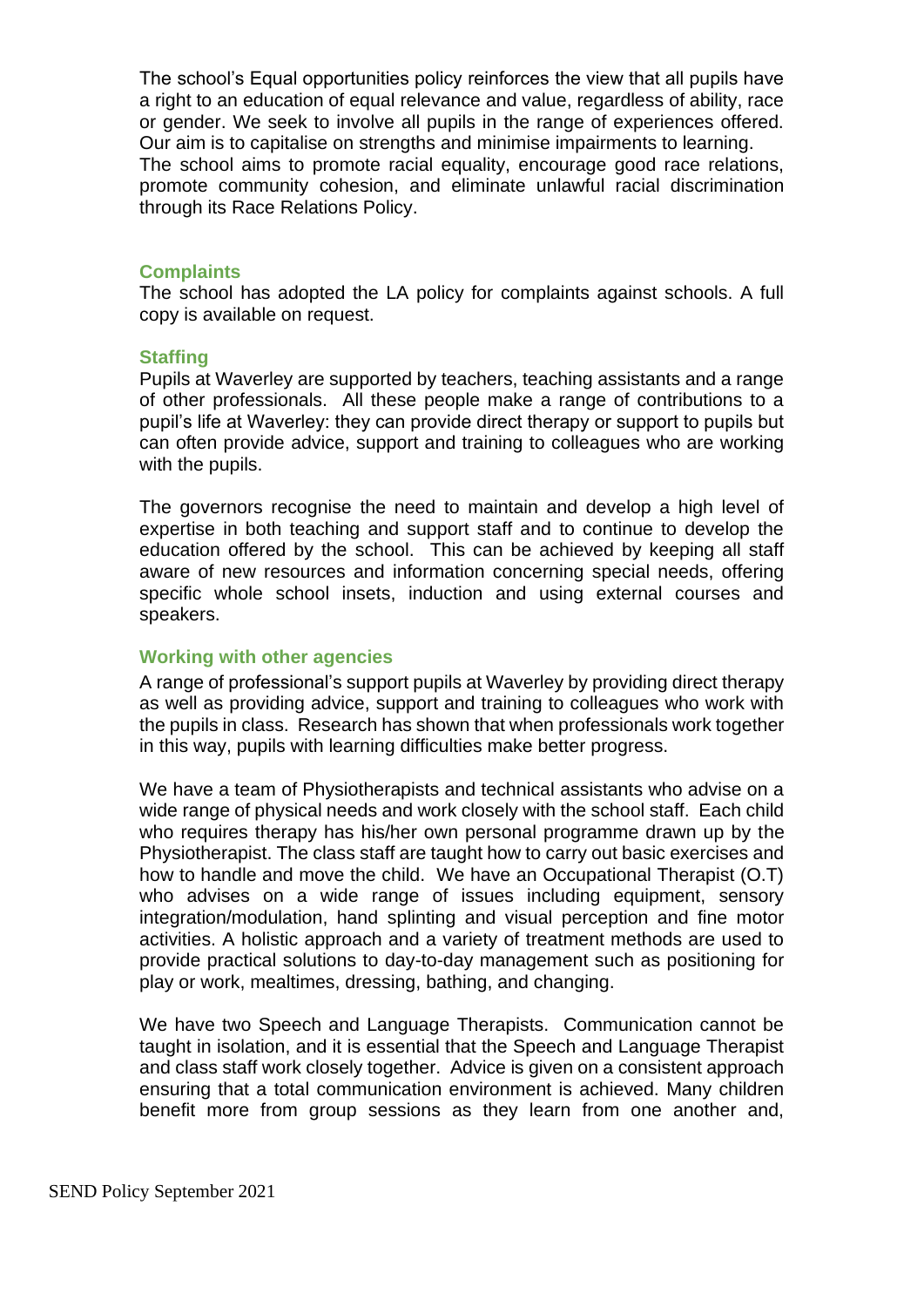therefore, many sessions are conducted in this way.

The school has full time nursing support. Nursing staff have many duties in the school and play a large role in the welfare of our pupils. The nurse co-ordinates the clinics for the Consultant Community Paediatrician, school dentist and the Dietician.

The part time Music Therapist runs small groups and individual sessions. We also have visiting teachers for both the Hearing and Visually Impaired pupils and those with multi-sensory impairment.

# **Partnership with Parents**

We believe that parents and carers are the most important people in a child's life, and so we value the opportunity to work with them to maximise their child's potential. They are the experts on their child, and we need to learn from them. Partnership with parents is seen as a two-way process with school and home learning able to exchange ideas with each other.

We encourage and welcome parental involvement in many aspects of school life, from participating in classroom activities to attending coffee mornings. Parents/carers are encouraged to make use of the Home/School books to keep in regular contact with class teachers. They are also welcomed to telephone the school, although we ask that this is done before or after school time so that lessons are not interrupted. We have a Family Support Worker who acts as a link between home and school and can offer advice and support.

We have a Parent's Room at the School, which is readily available for all parents/carers to use. This room houses a small library of useful literature.

The Waverley Association for Special People (WASP) is a registered charity which raises funds for the school to enable us to provide much needed equipment and services. The WASP committee consists of parents and staff of the school who work together to plan and organise fundraising and social events.

The school has supportive parent Governors. The school organises parents' evenings, workshops, information sessions and other less formal activities that help meet parents' needs as well as those of the pupils. The Headteacher and staff offer further advice and are always willing to discuss pupils' progress and special needs on request as well as in regular reviews. The school ensures that parents feel welcome to approach staff at any time.

# **Transition to Post School Placements**

At 14+ the annual review for pupils is designated a "Transition Review". This begins the process whereby pupils' likely educational needs after 19 are assessed. Waverley has a commitment to working with the Local Authority and other partner agencies to improve the transition of young people from Children's to Adults' services. We recognise that all young people have hopes and dreams and we are committed to ensuring that they are fully supported to fulfil their